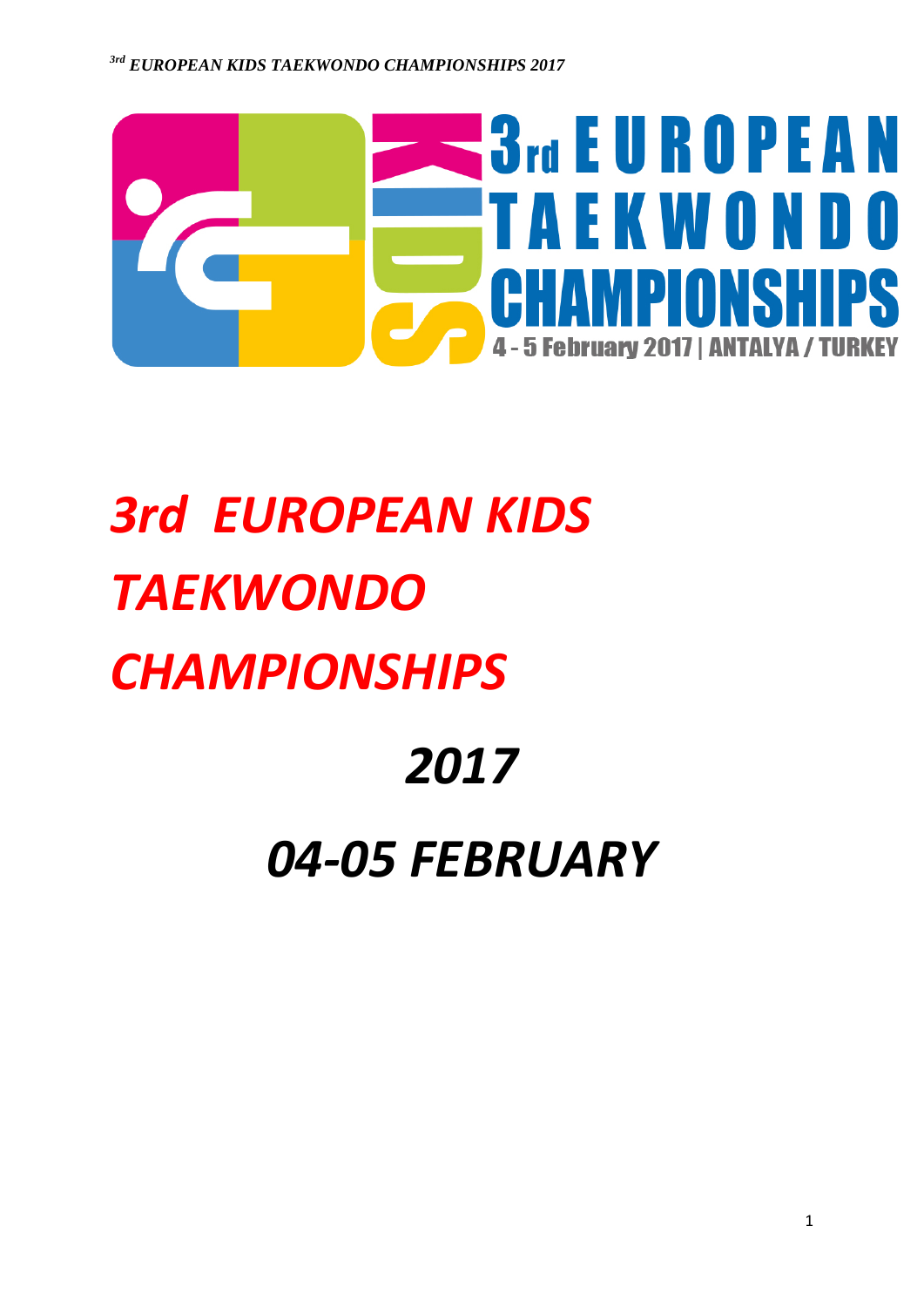#### **INVITATION**

Dear Mr. President

On behalf of the Turkish Taekwondo Federation I am proud to invite you and your athletes to participate in the 3rd European Kids Taekwondo Championships which will be held in Antalya, Turkey, 04-05 February, 2017.

We quarantee high quality organization and competition –with the best international referees in order to quarantee maximum transparecy, fair play& impartiality for the athletes.

On behalf of the Organizing Committee, we woul like to ensure that we will make every possible effort in Organizing a succesful Tournament of the highest technical level.

I look forward to seeing you in Antalya, Turkey

Yours faithfully,

Dr.Metin ŞAHİN President Turkish Taekwondo Federation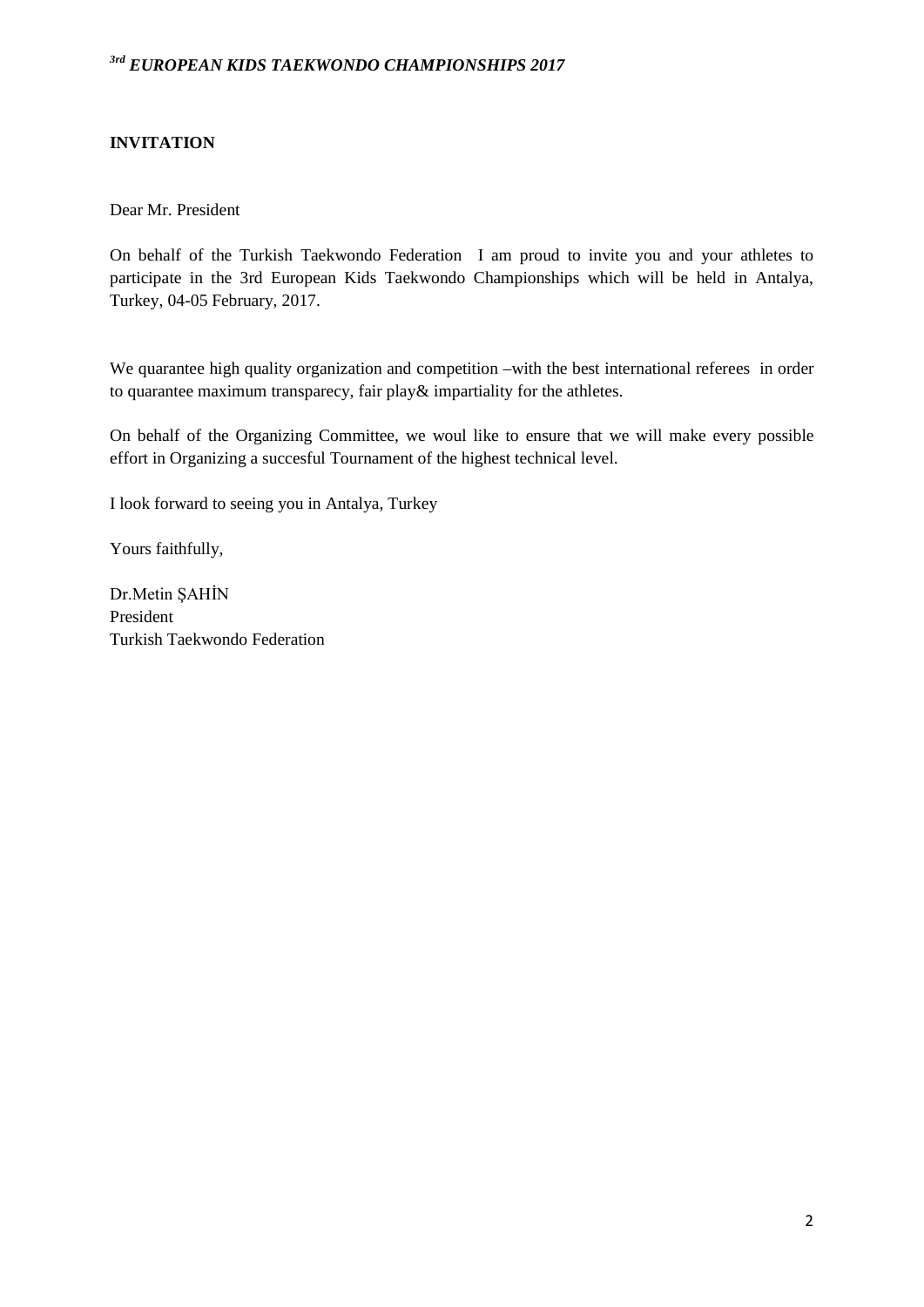| <b>PROMOTER:</b><br>1. | EUROPEAN TAEKWONDO UNION                     |
|------------------------|----------------------------------------------|
| <b>ADDRESS:</b>        | 14 SOLONOS ST KOLONAKI 10673 ATHENS -GREECE  |
| <b>TELEPHONE:</b>      | +30 211 214 4717/ 211 0123592                |
| <b>FAX:</b>            | +30 211 214 4717                             |
| E-MAIL:                | taekwondoetu@gmail.com;info@taekwondoetu.org |
| <b>WEB-SITE:</b>       | http://www.taekwondoetu.org                  |

| 2. | <b>ORGANIZING MNA:</b>                 | TURKISH TAEKWONDO FEDERATION                                      |
|----|----------------------------------------|-------------------------------------------------------------------|
|    | <b>ADDRESS:</b>                        | SULEYMAN SIRRI SOKAK NO 3 KAT 9 YENISEHIR - KIZILAY/ANKARA/TURKEY |
|    | <b>TELEPHONE:</b>                      | +903123108816/ +905303009945/ +90530 575 27 00                    |
|    | <b>FAX:</b>                            | +903123109042                                                     |
|    | E-MAIL:<br>mustafacam@taekwondo.org.tr | taekwondo@sgm.gov.tr/                                             |
|    | WEB-SITE:                              |                                                                   |
|    |                                        | http://www.turkiyetaekwondofed.gov.tr/                            |

**VENUE AND DATES: 04-05/FEBRUARY/2017/**

**ANTALYA /TURKEY 3. METHOD OF COMPETITION** Competition will be WTF Rules. Single elimination tournament

**Qualifications:** Holder of Nationality of the participating country. Athletes from athletic Clubs members of ETU National Federations WTF Global License is mandatory for all athletes and Officials (GAL & GOL cards).

#### **4. CONTEST TIME**

• 2 round 1,5 minutes 30 second rest

**AGES**

KIDS : Date of Birth 2006 (11 years old), 2007 (10 years old)

## **Weight Categories**

For both male and female

27 - 30 - 33 - 36 - 40 - 44 - 48 - 52 - 57 - +57 Kg

Kyorugi ,

Belt : Blu-Red ,/ Red , / Red-black can compete with MNA licence proof.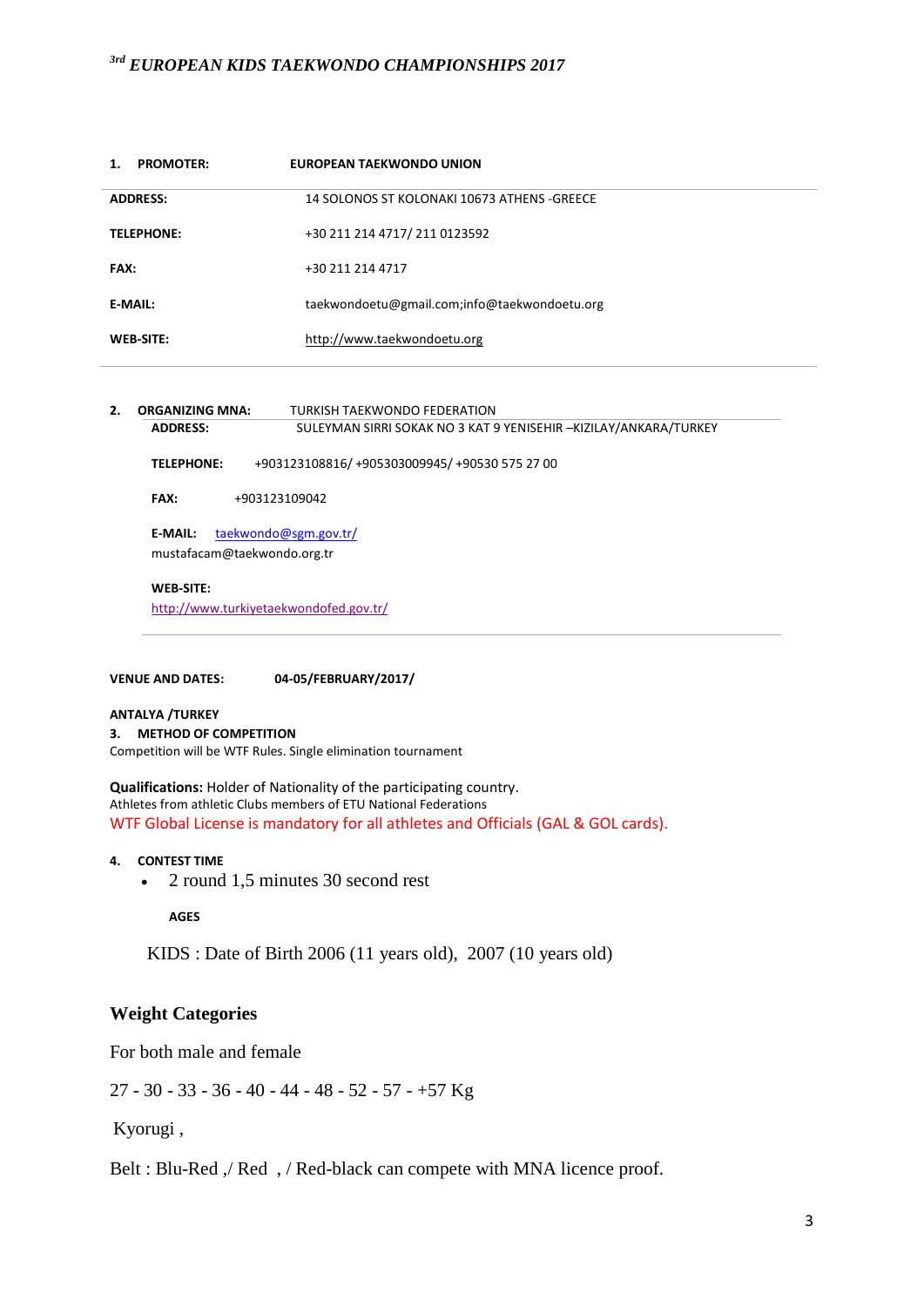#### **Protective Equipment & Uniform**

The participants shall wear the WTF recognised Taekwondo Uniform. Daedo PSS will be use at this Tournament and will be provided by the OC. All athletes must bring their own Daedo sensor socks. Groin/Forearm/shin guards and Gloves are compulsory and must be brought by the contestants. **Head protector with face protector. no mouth piece. Head Gear only blue and red colour is permitted 5. Applications[: https://www.hangastar.com/WTF](https://www.hangastar.com/WTF)**

**DEADLINE FOR APPLICATIONS: AT LATEST 20th January, 2017 Entries after deadline will not be accepted. Entries will stop when we reach 1500 players.**

**IMPORTANT: If the athlete registered on-line does not take part in the competition for some reason, but he/she has not been removed from the list of participants before the deadline (20 JANUARY, 2017) his/her team officially must fully(%100) pay his/her entry fee for participation.**

- **6. Referees: Only International Referees will be accepted. An official invitation for the referees will sent to International Referees. Referee meeting at 19:00, Saturday 3th February at Maritim Resort Hotel, the Official hotel for the Referees. Time Table** (Times are subject to change).
- **7. Entry Fee: € 50.00(Euro) for each Contestant All Entry fee should be paid by cash during the registration.** 
	- **Payment must be done per team or club**
	- **Hotel reservations that are cancelled after January 13th, will be fined %50 of the total hotel reservation cost.**
	- **Hotel reservations that are cancelled after January 20th, will be fined %100 of the total hotel reservation cost.**
	- **Only WTF approved equipment will be allowed to use in this tournament (even dobok etc.)**
	- **groin/forearm/shi guards and gloves are compulsory and must be brought by the contestants.**
	- **All the players must bring their own full equipment except body protector.**
	- **Only competitors and coaches have admittance to the field of play.**
	- **Coaching is only allowed in sportswear.**
	- **All coaches must be 18 years or older.**
	- **All coaches must have ETU Coach Licence.(Coache who DO NOT have an ETU coach licence will have to pay €200,00)**

**First Aid will be provided by the organization and is only to be used in case of an Emergency**

**Liability:** All competitors take part at their own risk with their parents authorization letter.

The organizer and the ETU assume no responsibility for any damages, injuries or loss,

- **8. Insurance:**
	- **The organisation and supervisor assume no responsibility for teams, any damages, violence, loses and injures during the stay in Turkey.**
	- **All contestants must bring their own documents and forms for any medical treatment in Turkey. If not, this will have to be paid cash.**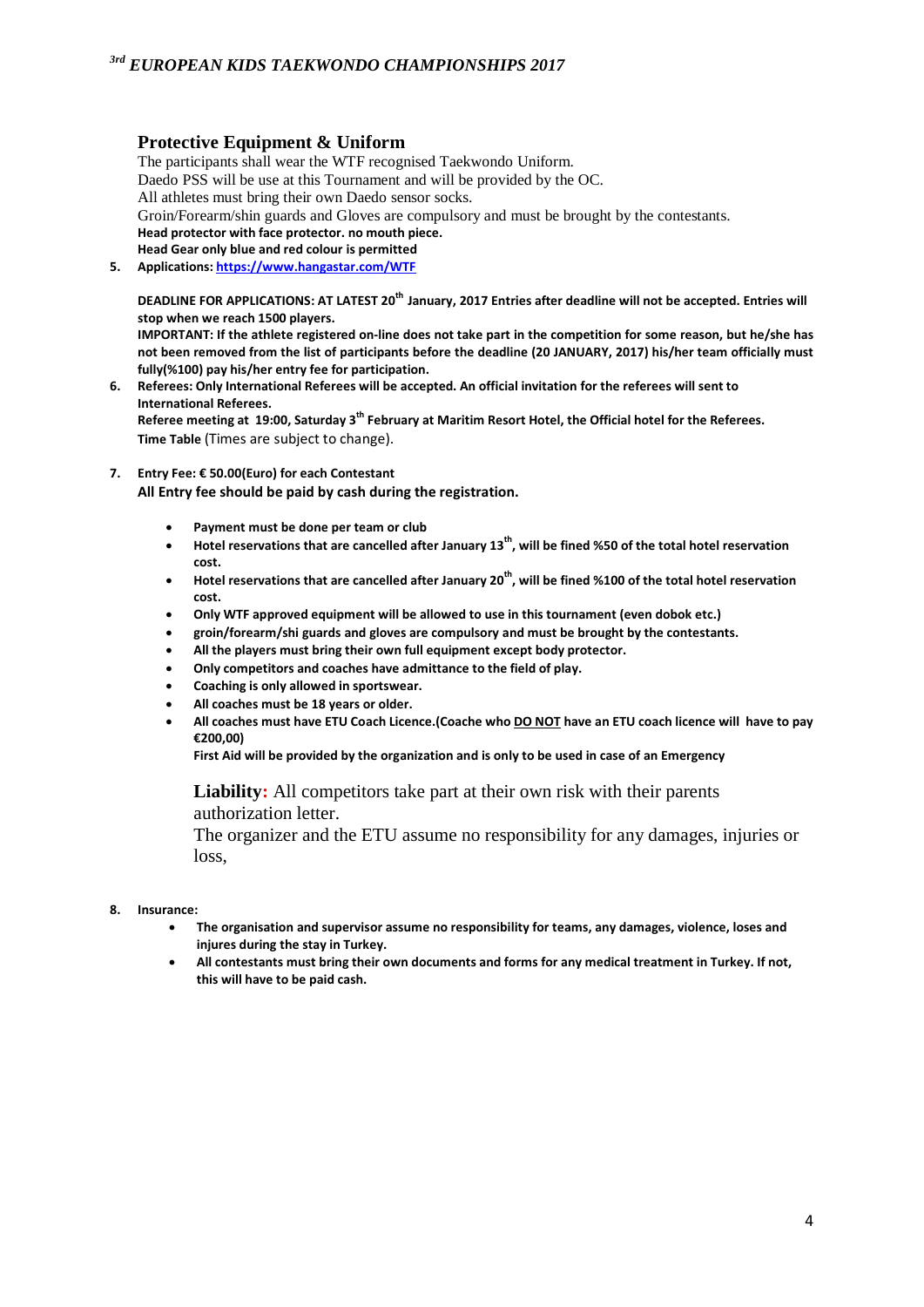#### **9. CLASSIFICATION OF RESULTS**

i. Individual Awards

Medals will be awarded to the top four athletes in the respective classifications and weight divisions of the pertinent championships:

| $1st$ PLACE:           | <b>GOLD MEDAL &amp; CERTIFICATE</b>   |
|------------------------|---------------------------------------|
| $2^{nd}$ PLACE:        | SILVER MEDAL & CERTIFICATE            |
| 3 <sup>rd</sup> PLACE: | <b>BRONZE MEDAL &amp; CERTIFICATE</b> |
| 3 <sup>rd</sup> PLACE: | <b>BRONZE MEDAL &amp; CERTIFICATE</b> |

#### **10. HEAD OF TEAM MEETING & DRAWING OF LOTS SESSION**

i. The head of team meeting and the drawing of lots session shall be conducted on Friday 03/02/2017, in the presence of OC the representatives of the participating Clubs- Teams.

#### **11. WEIGH-IN**

- Weigh-in of the contestants shall be completed one day before their scheduled competition day.
- **12.** During the weigh-in, male contestants shall wear underpants and female contestants shall wear underpants and brassieres.

#### **13. INDEMNITIES**

- i. The respective club shall be responsible for ensuring that their participants have validly completed and signed the official participation forms, thus indemnifying the organizers, its officials and other contestants from any claims of injuries, losses, fatalities or otherwise arising in the course of participation in this tournament or any activities there to.
- ii. The respective club/MNA shall be responsible for ensuring that all officials and participants are covered with effective insurance coverage.
- iii. Participants without proper participation entry forms and effective insurance coverage will not be allowed to compete at the championships.
- iv. The Organizing Committee will acquire general insurance, at its own expenses, for all participants of the tournament, including but not limited to contestants and staffs, in the event of any injury and/or damages that may arise during the course of the championships.
- v. In case of visa necessity all individuals can get the visa online following address [www.evisa.gov.tr](http://www.evisa.gov.tr/) or you can get landing visa at the airport.

#### **14. ACCOMMODATION**

The participating teams that require hotel reservation by OC should contact

#### **Mr. Mustafa Nesimi TELLI**

e-mail: mustafa@niraturizm.com

mobile number: +905559629472

Hotel :

#### MARITIM PINE RESORT HOTEL CONVENTION CENTER- /BELEK/ANTALYA

Address: Ileribasi Mevkii 5. Parsel, 07525, Belek, Turkey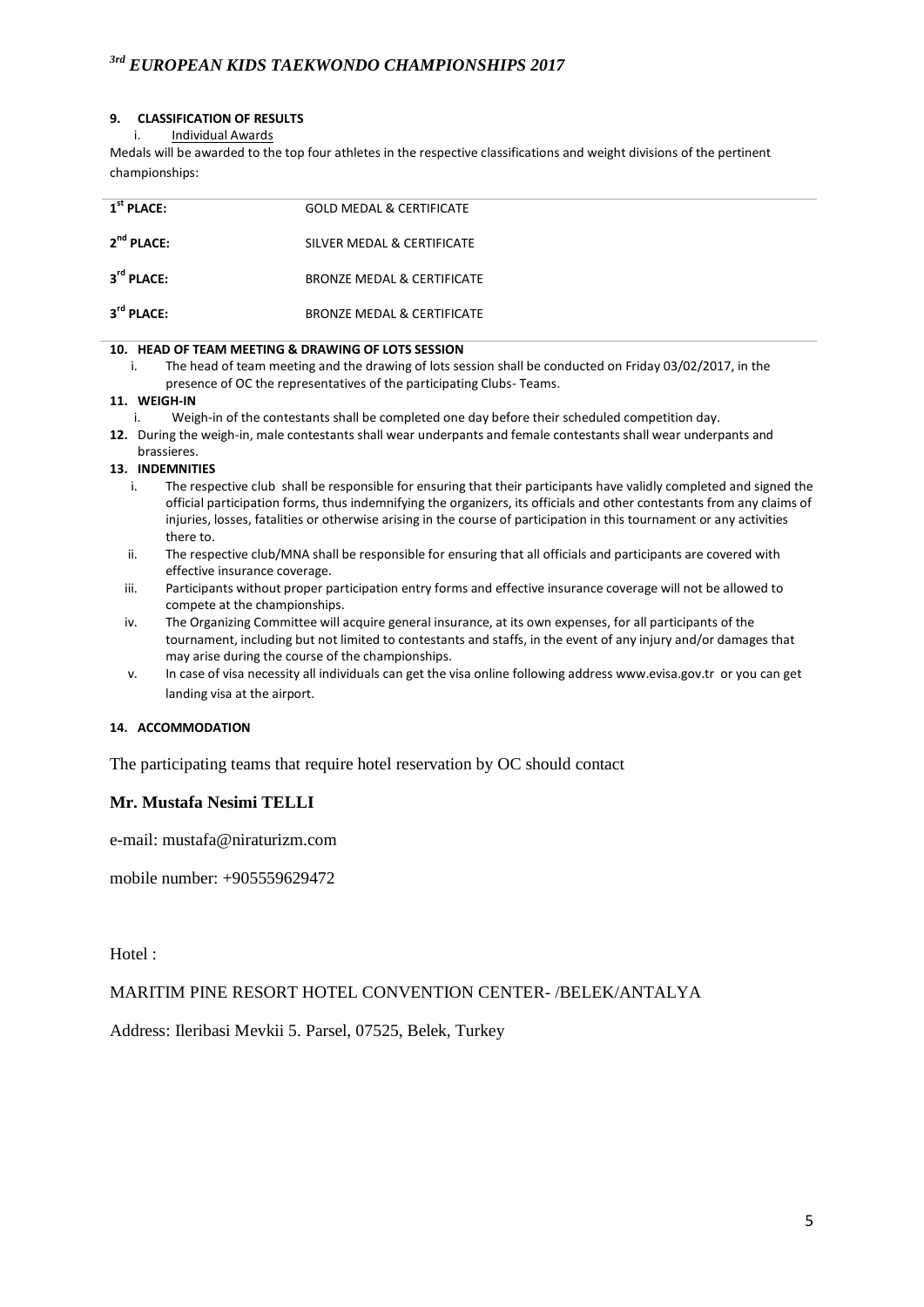## **3rd EUROPEAN TAEKWONDO KIDS CHAMPIONSHIP 2017**

## **TIME TABLE**

| <b>02 FEBRUARY THURSDAY</b> |                                          |  |  |  |  |
|-----------------------------|------------------------------------------|--|--|--|--|
| 19:00<br>14:00 -            | <b>IREGISTRATION FOR ALL COMPETITORS</b> |  |  |  |  |

#### **03 FEBRUARY FRIDAY**

| 09:00-20:00 | <b>IREGISTRATION</b>                                 |  |  |  |  |
|-------------|------------------------------------------------------|--|--|--|--|
| 10:00-12:00 | <b>IWEIGH IN FOR 04 FEBRUARY SATURDAY COMPETITOR</b> |  |  |  |  |
|             | IKIDS MALE : -30 -36 -44 -52 +57                     |  |  |  |  |
|             | IKIDS FEMALE: -27 -33 -40 -48 -57                    |  |  |  |  |
| 19:00-20:00 | <b>IREFEREE MEETING</b>                              |  |  |  |  |
| 20:00-21:00 | <b>IHEAD OF TEAM MEETING AND DRAWING LOTS</b>        |  |  |  |  |

#### **04 FEBRUARY SATURDAY**

| 09:00-12:30 | <b>COMPETITION STARTS</b>                      |
|-------------|------------------------------------------------|
|             | KİDS MALE: -30 -36 -44 -52 +57                 |
|             | KIDS FEMALE: -27 -33 -40 -48 -57               |
| 12:30-13:30 | <b>LUNCH BREAK</b>                             |
| 10:00-12:00 | WEIGH IN FOR 05 SUNDAY COMPETITOR              |
|             | KIDS MALE :-27 -33 -40 -48 -57                 |
|             | KIDS FEMALE: -30 -36 -44 -52 +57               |
| 13:30-19:00 | ELIMINATION ROUNDS, QUARTER FINALS&SEMI FINALS |
| 19:00-21:00 | FINALS/AWARD PRESENTATION                      |
|             |                                                |
|             | <b>05 FEBRUARY SUNDAY</b>                      |
| 09:00-12:30 | <b>COMPETITION STARTS</b>                      |

| $109:00 - 12:30$ | <b>COMPETITION STARTS</b>        |                                                |  |  |  |
|------------------|----------------------------------|------------------------------------------------|--|--|--|
|                  | KIDS MALE :-27 -33 -40 -48 -57   |                                                |  |  |  |
|                  | KIDS FEMALE: -30 -36 -44 -52 +57 |                                                |  |  |  |
| 12:30-13:30      | <b>LUNCH BREAK</b>               |                                                |  |  |  |
| 13:30-19:00      |                                  | ELIMINATION ROUNDS, QUARTER FINALS&SEMI FINALS |  |  |  |
| 19:00-21:00      | <b>FINALS/AWARD PRESENTATION</b> |                                                |  |  |  |

( THİS TİME TABLE SUBJECT TO CHANGE )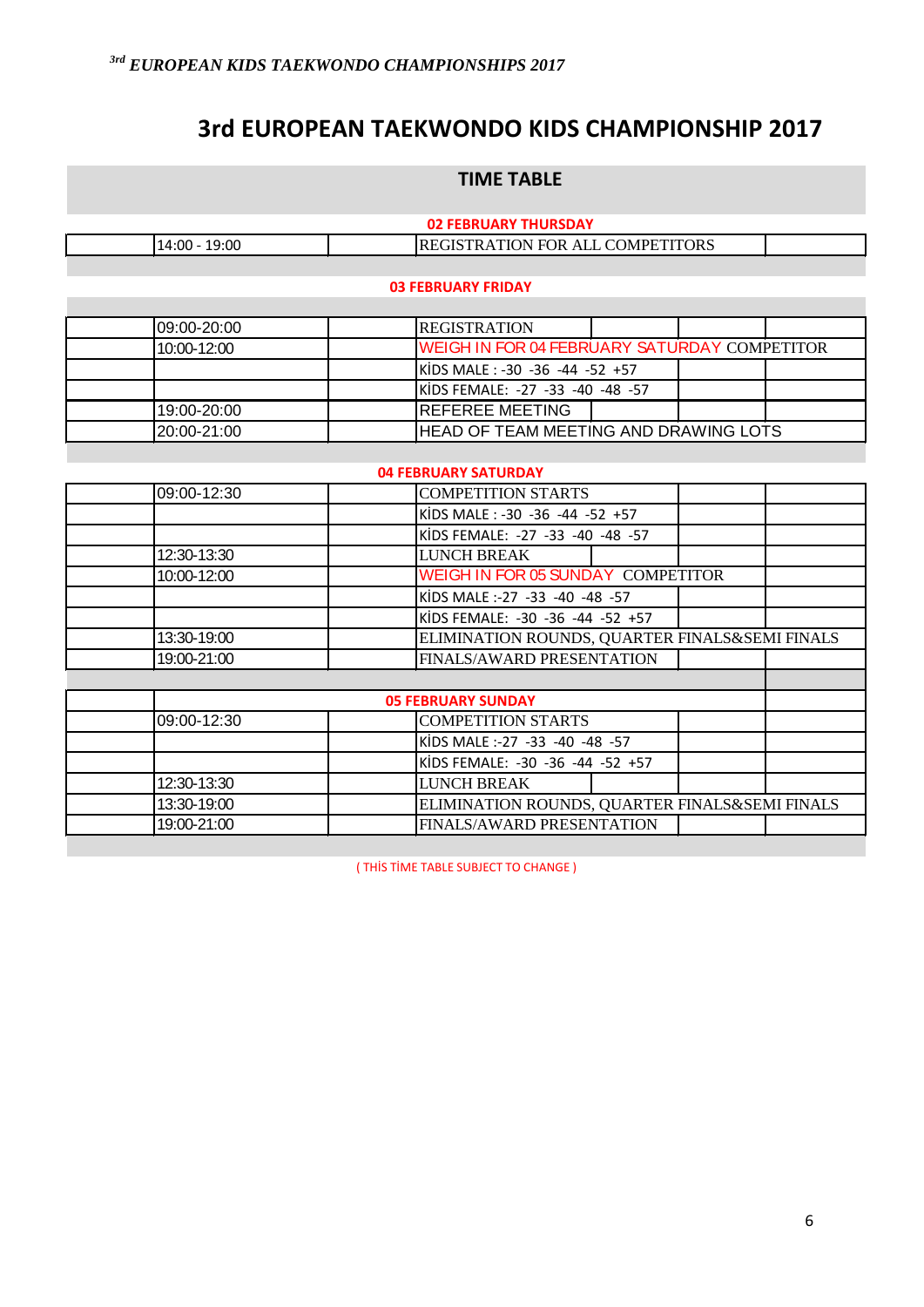| PERSONAL INDEMNITY                                                                        |  |
|-------------------------------------------------------------------------------------------|--|
|                                                                                           |  |
|                                                                                           |  |
| I submit herewith the application to attend the 3rd European Kids Taekwondo Championships |  |
| from February 04 to February 05 2017 Antalya, Turkey                                      |  |
|                                                                                           |  |
|                                                                                           |  |
|                                                                                           |  |
|                                                                                           |  |
|                                                                                           |  |
| <b>NEXT OF KIN</b>                                                                        |  |
|                                                                                           |  |
|                                                                                           |  |
|                                                                                           |  |
|                                                                                           |  |
|                                                                                           |  |
|                                                                                           |  |
|                                                                                           |  |

HEALTH CONDITION

Please state if you have any medical problem

NOTE: Please fill in a copy of this form for every team member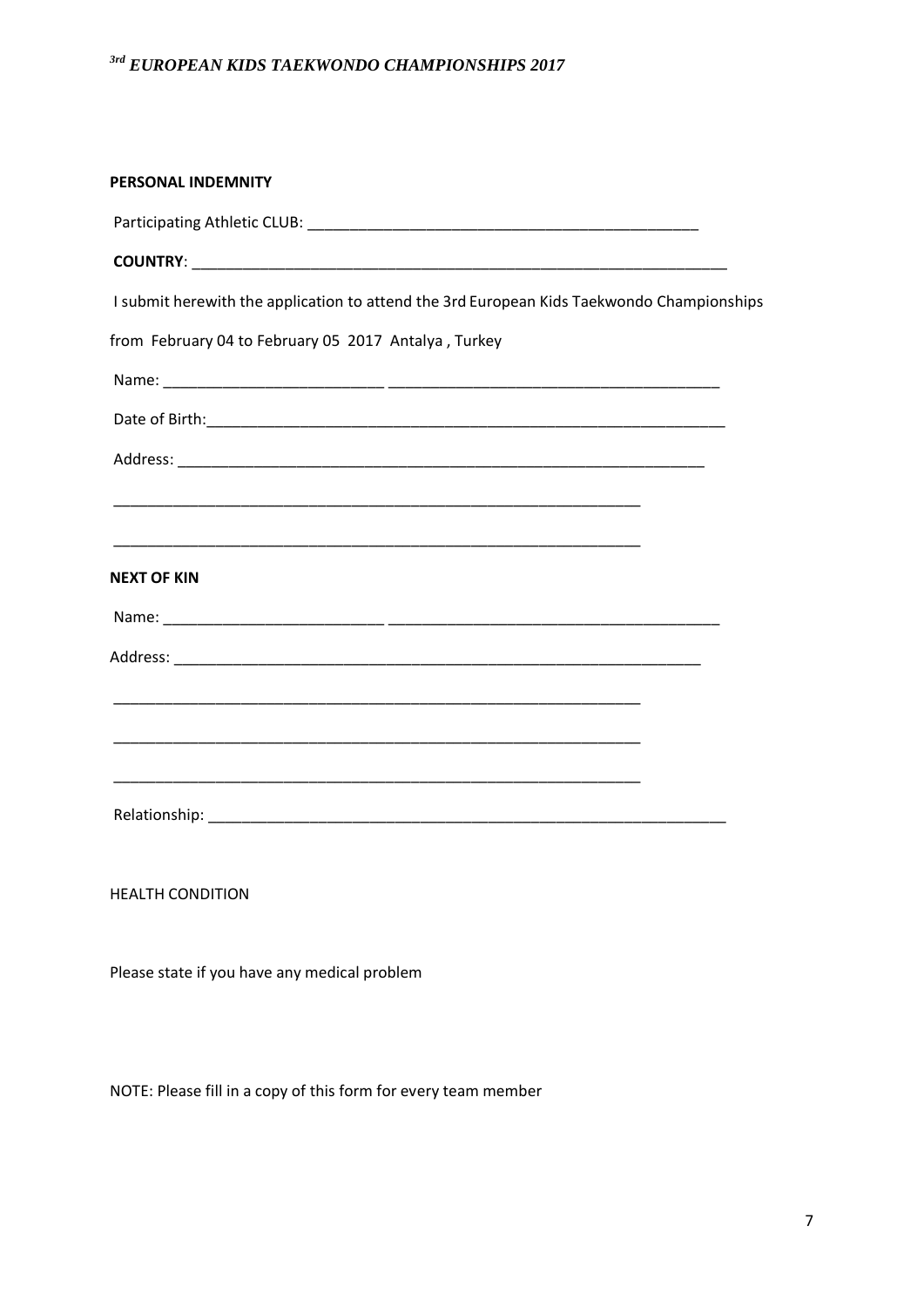| <b>MALE TEAM</b>             |
|------------------------------|
| <b>PERSONAL INDEMNITY</b>    |
|                              |
| Participating Athletic CLUB: |

| <b>COUNTRY:</b> |  |  |  |  |
|-----------------|--|--|--|--|
|                 |  |  |  |  |

I submit herewith the application to attend the 3rd European Kids Taekwondo Championships

from February 04 to February 05 2017 Antalya , Turkey

| <b>NEXT OF KIN</b>                                                                                                                                                                                                                            |  |
|-----------------------------------------------------------------------------------------------------------------------------------------------------------------------------------------------------------------------------------------------|--|
|                                                                                                                                                                                                                                               |  |
|                                                                                                                                                                                                                                               |  |
| <u> 1989 - Johann John Harry Barn, mars and deutscher Schwarzer und der Schwarzer und der Schwarzer und der Schwa</u><br><u> 1980 - Jan James James James James James James James James James James James James James James James James J</u> |  |
| <u> 1989 - Johann John Harry Harry Harry Harry Harry Harry Harry Harry Harry Harry Harry Harry Harry Harry Harry</u>                                                                                                                          |  |
|                                                                                                                                                                                                                                               |  |
| <b>HEALTH CONDITION</b>                                                                                                                                                                                                                       |  |

Please state if you have any medical problem

NOTE: Please fill in a copy of this form for every team member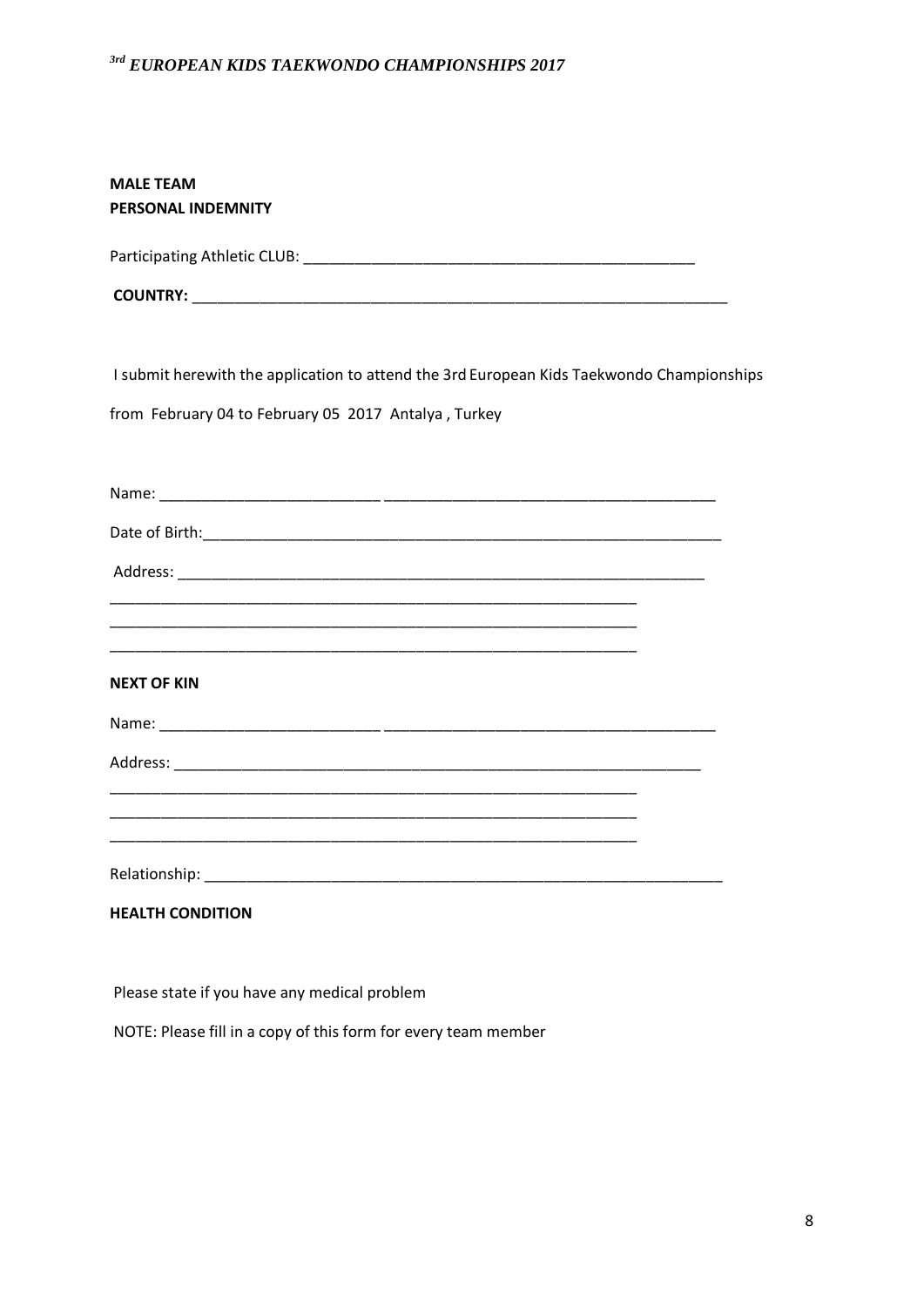| <b>FEMALE TEAM</b><br><b>GROUP INDEMNITY</b><br>To: Organizing Committee e-mail: info@taekwondo.org.tr Fax: +90 312 3109042<br>taekwondo@sgm.gov.tr |  |
|-----------------------------------------------------------------------------------------------------------------------------------------------------|--|
|                                                                                                                                                     |  |
|                                                                                                                                                     |  |
| <b>LIABILITY DECLARATION</b>                                                                                                                        |  |
|                                                                                                                                                     |  |
|                                                                                                                                                     |  |
|                                                                                                                                                     |  |
|                                                                                                                                                     |  |
|                                                                                                                                                     |  |
| <u> 1989 - Jan James James James James James James James James James James James James James James James James J</u>                                |  |
| <u> 1989 - Jan James James Jan James James James James James James James James James James James James James Ja</u>                                 |  |
|                                                                                                                                                     |  |

I hereby declare and confirm by my signature hereunder, that liability insurance has been effected for all the officials and contestants from\_\_\_\_\_\_\_\_\_\_\_\_\_\_\_\_\_\_\_\_\_\_\_\_\_\_\_\_\_(insert name of your club) participating in the 3rd European Kids Taekwondo Championships This insurance covers all damages to persons and belongings and indemnifies the European Taekwondo Union and Organizer from and against all damages, claims and demands whatsoever in respect thereof.

Signature for the Athletic Club

\_\_\_\_\_\_\_\_\_\_\_\_\_\_\_\_\_\_\_\_\_\_\_\_\_\_\_\_\_\_\_\_\_\_\_\_\_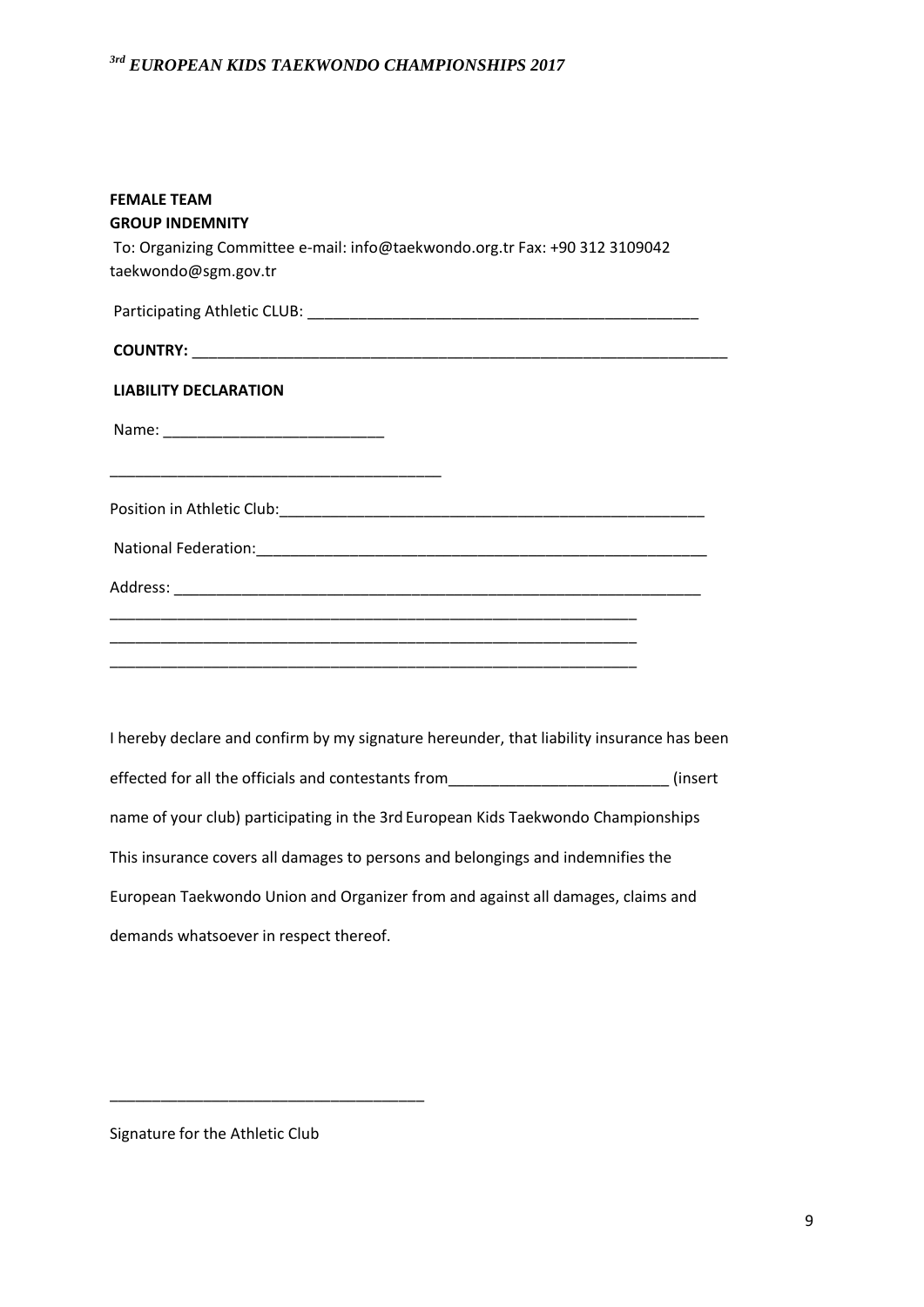### **MALE TEAM GROUP INDEMNITY**

To: Organizing Committee e-mail: info@taekwondo.org.tr Fax: +90 312 3109042 Participating Athletic CLUB: \_\_\_\_\_\_\_\_\_\_\_\_\_\_\_\_\_\_\_\_\_\_\_\_\_\_\_\_\_\_\_\_\_\_\_\_\_\_\_\_\_\_\_\_\_\_ **COUNTRY:** \_\_\_\_\_\_\_\_\_\_\_\_\_\_\_\_\_\_\_\_\_\_\_\_\_\_\_\_\_\_\_\_\_\_\_\_\_\_\_\_\_\_\_\_\_\_\_\_\_\_\_\_\_\_\_\_\_\_\_\_\_\_\_ **LIABILITY DECLARATION**  Name: \_\_\_\_\_\_\_\_\_\_\_\_\_\_\_\_\_\_\_\_\_\_\_\_\_\_ \_\_\_\_\_\_\_\_\_\_\_\_\_\_\_\_\_\_\_\_\_\_\_\_\_\_\_\_\_\_\_\_\_\_\_\_\_\_\_ Position in Athletic Club: **Example 2018** National Federation: which is a set of the set of the set of the set of the set of the set of the set of the set of the set of the set of the set of the set of the set of the set of the set of the set of the set of the set Address: \_\_\_\_\_\_\_\_\_\_\_\_\_\_\_\_\_\_\_\_\_\_\_\_\_\_\_\_\_\_\_\_\_\_\_\_\_\_\_\_\_\_\_\_\_\_\_\_\_\_\_\_\_\_\_\_\_\_\_\_\_\_ \_\_\_\_\_\_\_\_\_\_\_\_\_\_\_\_\_\_\_\_\_\_\_\_\_\_\_\_\_\_\_\_\_\_\_\_\_\_\_\_\_\_\_\_\_\_\_\_\_\_\_\_\_\_\_\_\_\_\_\_\_\_ \_\_\_\_\_\_\_\_\_\_\_\_\_\_\_\_\_\_\_\_\_\_\_\_\_\_\_\_\_\_\_\_\_\_\_\_\_\_\_\_\_\_\_\_\_\_\_\_\_\_\_\_\_\_\_\_\_\_\_\_\_\_ \_\_\_\_\_\_\_\_\_\_\_\_\_\_\_\_\_\_\_\_\_\_\_\_\_\_\_\_\_\_\_\_\_\_\_\_\_\_\_\_\_\_\_\_\_\_\_\_\_\_\_\_\_\_\_\_\_\_\_\_\_\_

I hereby declare and confirm by my signature hereunder, that liability insurance has been effected for all the officials and contestants from \_\_\_\_\_\_\_\_\_\_\_\_\_\_\_\_\_\_\_\_\_\_\_\_\_\_\_\_\_\_\_\_(insert name of your club) participating in the 3rd European Kids Taekwondo Championships

This insurance covers all damages to persons and belongings and indemnifies the

European Taekwondo Union and Organizer from and against all damages, claims and

demands whatsoever in respect thereof.

\_\_\_\_\_\_\_\_\_\_\_\_\_\_\_\_\_\_\_\_\_\_\_\_\_\_\_\_\_\_\_\_\_\_\_\_\_

Signature for the Athletic Club